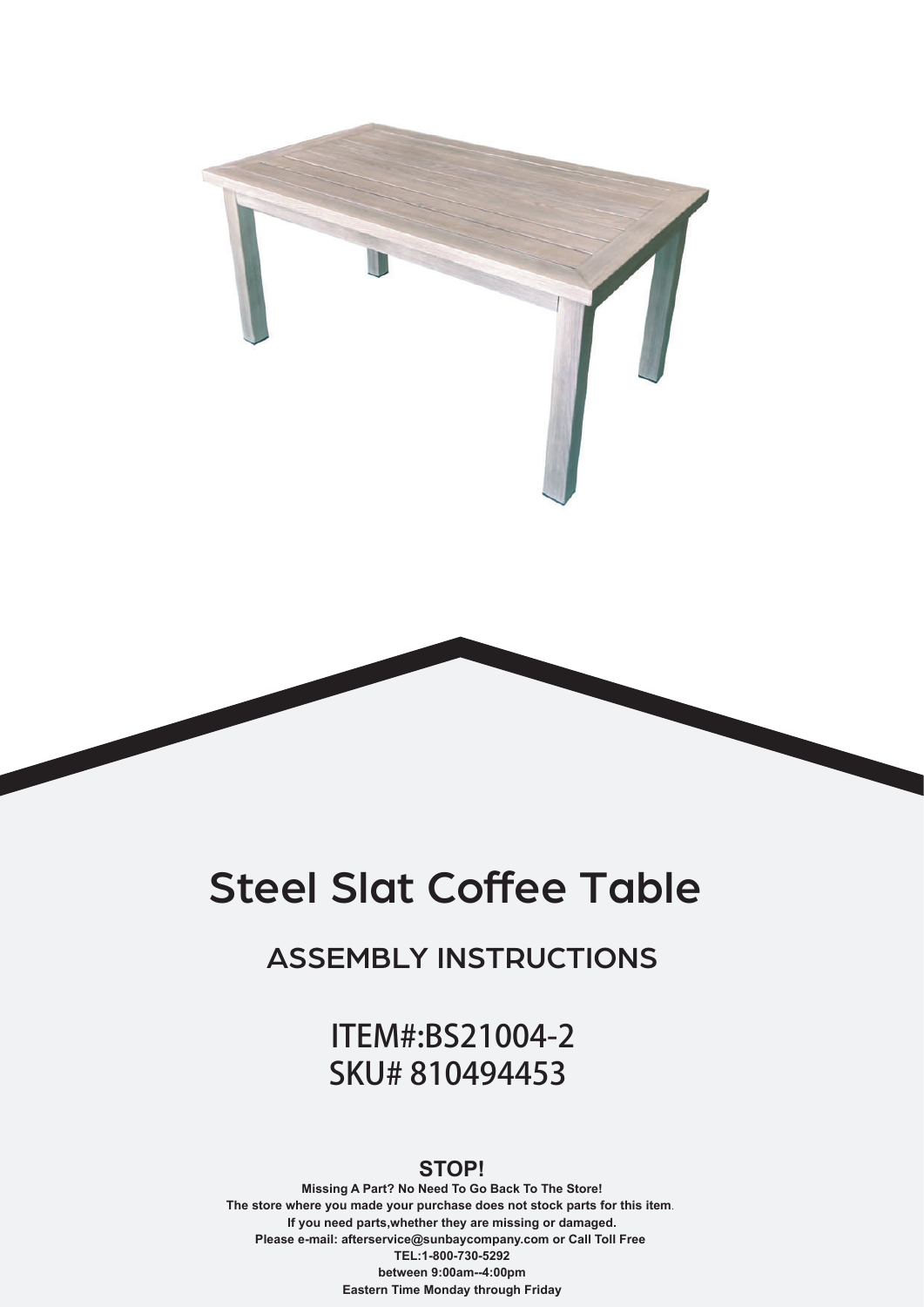### **ASSEMBLY INSTRUCTIONS**

- $\ast\,$  Before assembling,make sure that you lay out and identify all parts listed in the parts list.
- $\ast\,$  Keep children away during assembly.This item contains small parts which can be swallowed by children.
- All bolts should be hand tightened before use.Never use power tools or excessive \* force during assembly and tightening of bolts.
- Please place the table on a flat protected surface during assembly. \*
- $\ast$  Before you tighten all screws,make any necessary adjustments on all legs.
- Should you experience any difficulty during assembly or if any parts are \*missing or damaged,contact service center.

Please provide the following information:

1-Model number of the product.

2-Part number and material code of the part from the parts list.

Most problems can be resolved without returning this product to the retailer. Retain the assembly instructions for future reference.

SERVICE CENTER TOLL FREE NUMBER TEL:1-800-730-5292

\*Please Email a copy of the store receipt & Model #, Part # needed with a Daytime Telephone Number and Address to afterservice@sunbaycompany.com

## **CARE INSTRUCTIONS**

- \* Powder coated steel is durable and will last for many years of seasonal use. It is recommended to touch up or repair any scratches to the paint surface to prevent rust.
- \* If you see rust,carefully sand the area using a fine sand paper and apply a rust resistant paint that closely matches the frame color.
- \* It is recommended to use furniture covers (sold separately) to protect the product when not in use, and especially during inclement weather.

## **CAUTION:**

\*Do not sit or stand on the table surface.

- \*Do not use the table as a chopping surface.
- \*Do not strike the table with hard or pointed items.
- \*Careless handling or use may result in damage to the table.
- \*Avoid scratching the surface when cleaning the table surface use damp cloth with liquid detergent.
- \*Do not use abrasives or any other substances containing abrasives as these may scratch the table surface.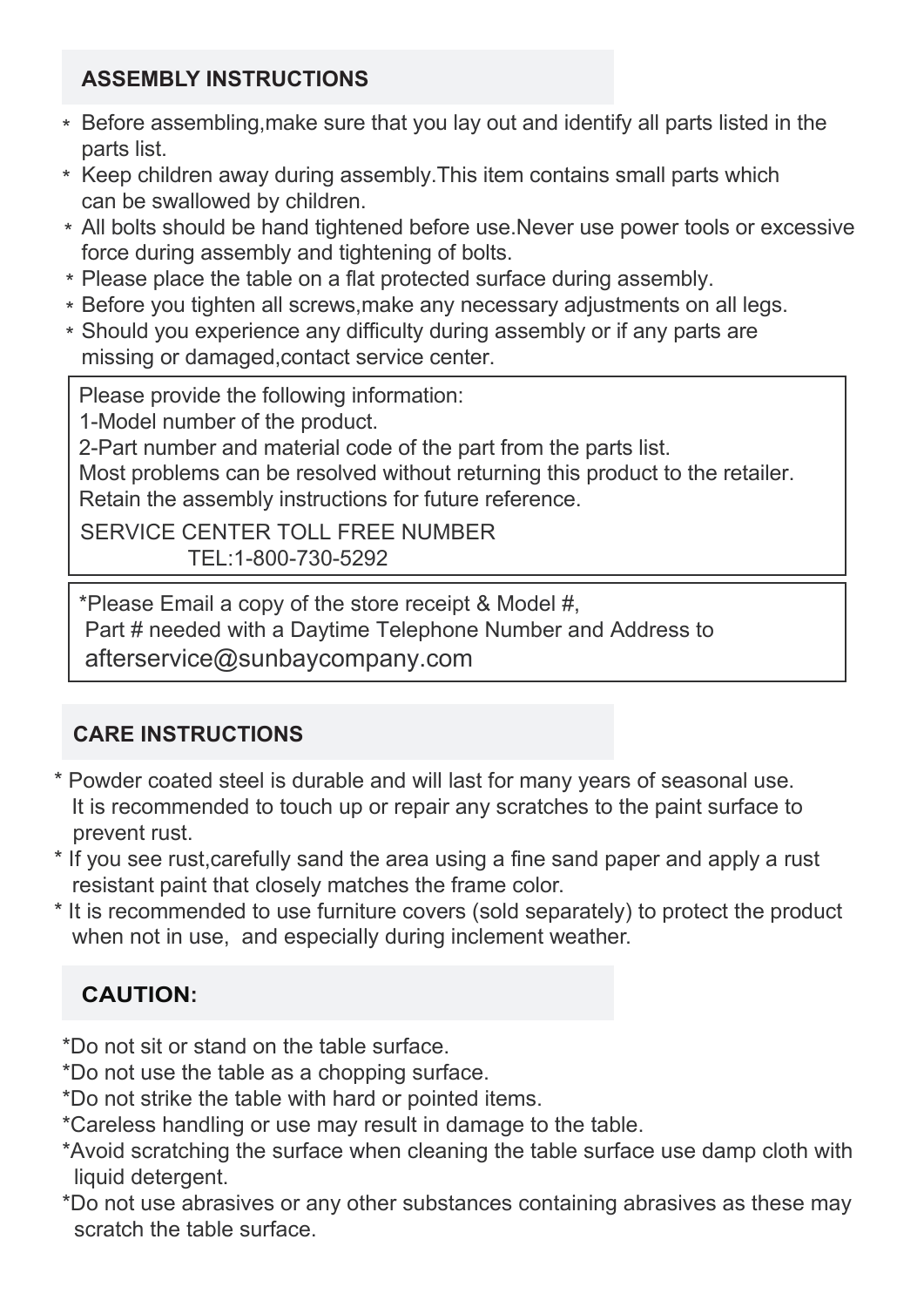